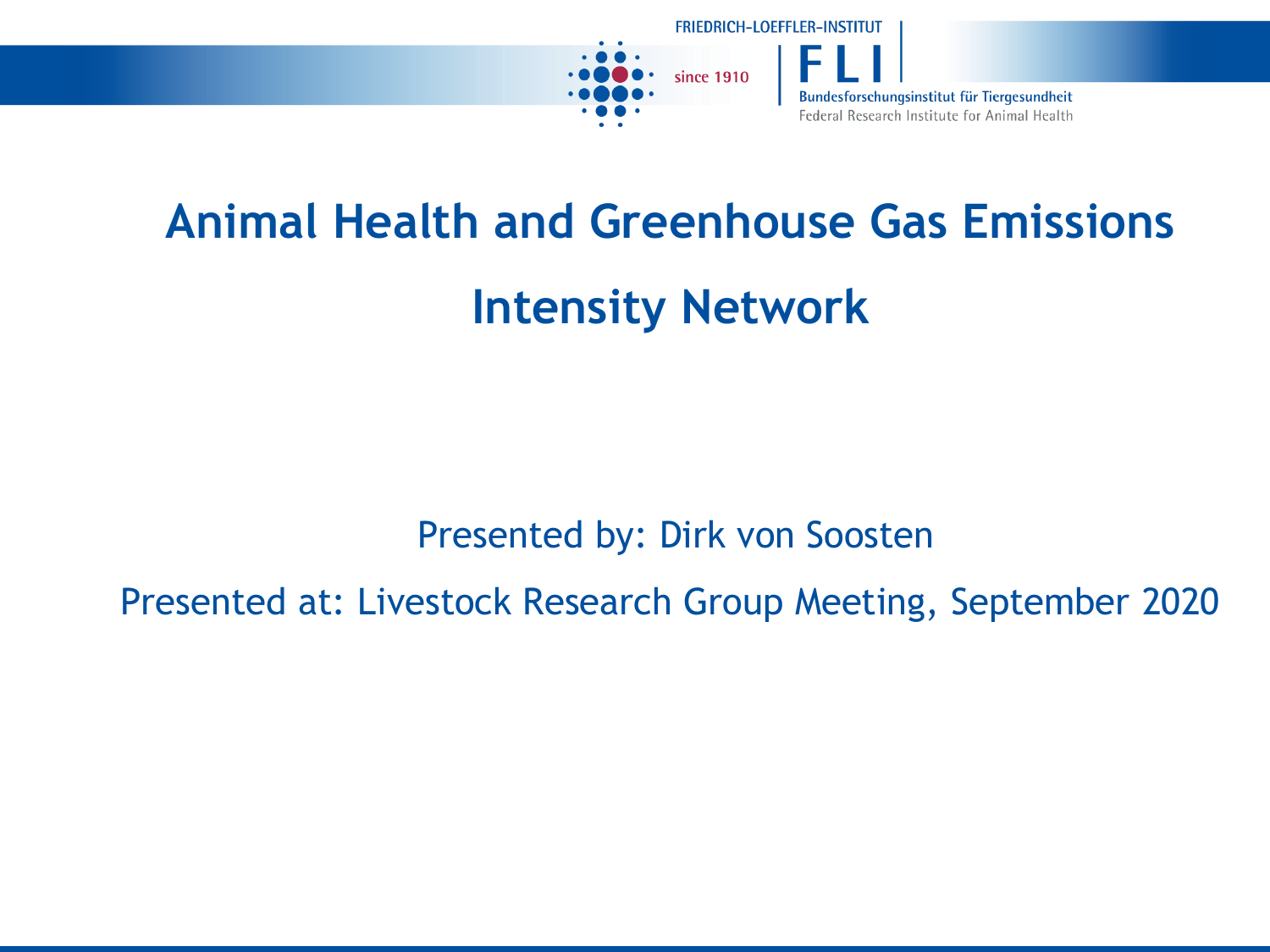

## Issues of the Animal Health and Greenhouse Gas Emissions Intensity Network

The Animal Health and Greenhouse Gas Emissions Intensity Network seeks links between animal diseases and greenhouse gas emissions and explores ways to reduce greenhouse gas emissions from livestock by controlling animal diseases. Greenhouse gas emission intensities from animal husbandry could be reduced by increasing efficiency and production through improved animal health. The aim of the network is to bring together researchers from various fields (agricultural science, veterinary science, epidemiology, animal sciences, modeling, social sciences, etc.) to identify links and synergies between the control of animal diseases and the reduction of greenhouse gas emission intensity.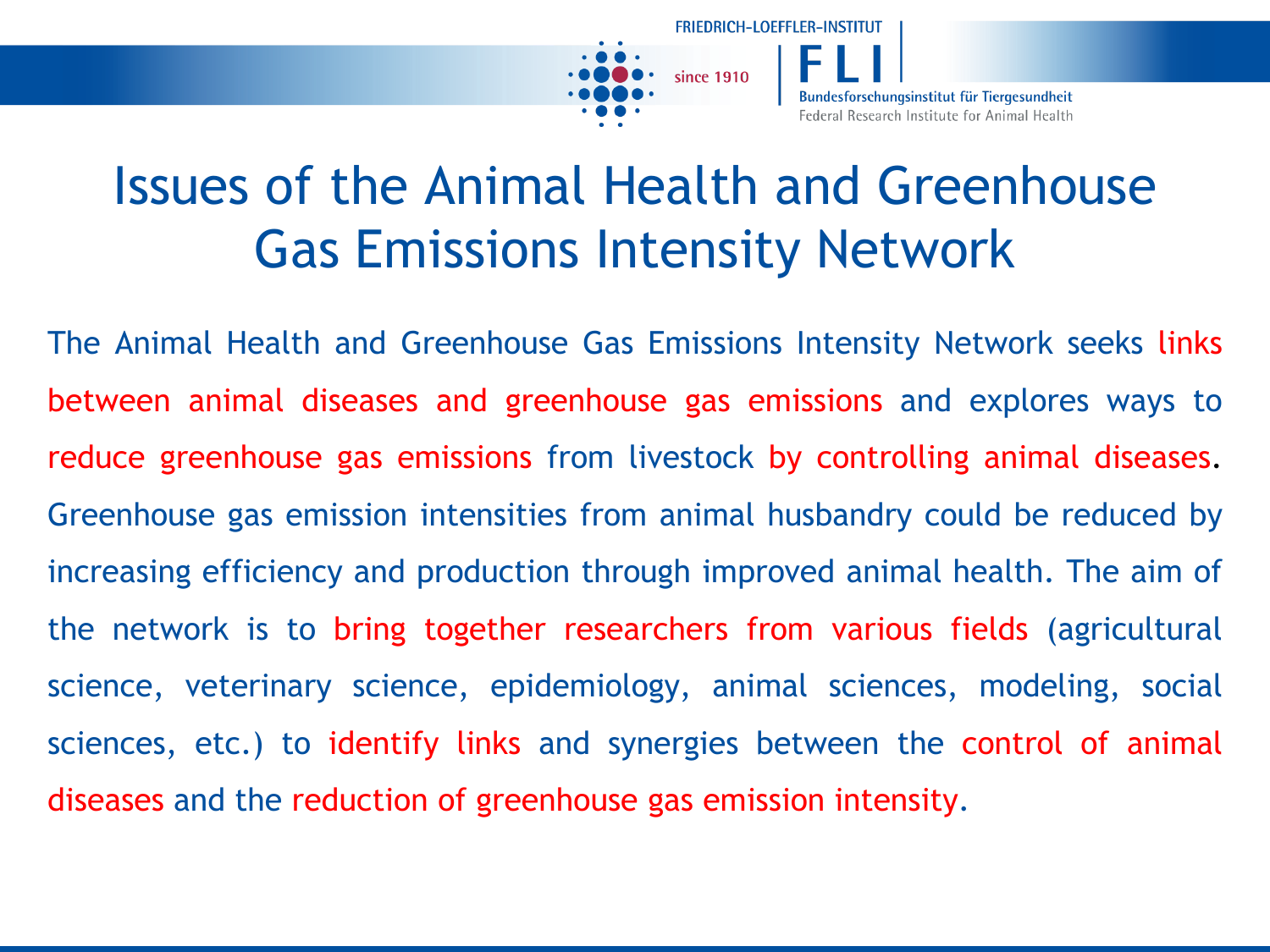

### Network update and further activities

- $\triangleright$  First alliance between the Dairy Sustainability Framework and the AHN was established. The interested persons came together at FAO (Rome) in April 2019 to discuss future collaborations.
- $\triangleright$  FLI researchers published a review relating to the AHN issues about the associations between dairy cow health and greenhouse gases (available by open access at: [https://www.mdpi.com/2624-862X/1/1/3\)](https://www.mdpi.com/2624-862X/1/1/3).

#### Open Access Review

#### Dairy Cow Health and Greenhouse Gas Emission **Intensity**

by **Dirk von Soosten <sup>®</sup> C** Ulrich Meyer<sup>' ©</sup> C Gerhard Flachowsky <sup>®</sup> and C Sven Dänicke <sup>®</sup>

Institute of Animal Nutrition, Friedrich-Loeffler-Institut (FLI), Federal Research Institute for Animal Health, Bundesallee 37, 38116 Braunschweig, Germany

Author to whom correspondence should be addressed.

Dairy 2020, 1(1), 20-29; https://doi.org/10.3390/dairy1010003

Received: 16 December 2019 / Revised: 2 March 2020 / Accepted: 12 March 2020 / Published: 23 March 2020

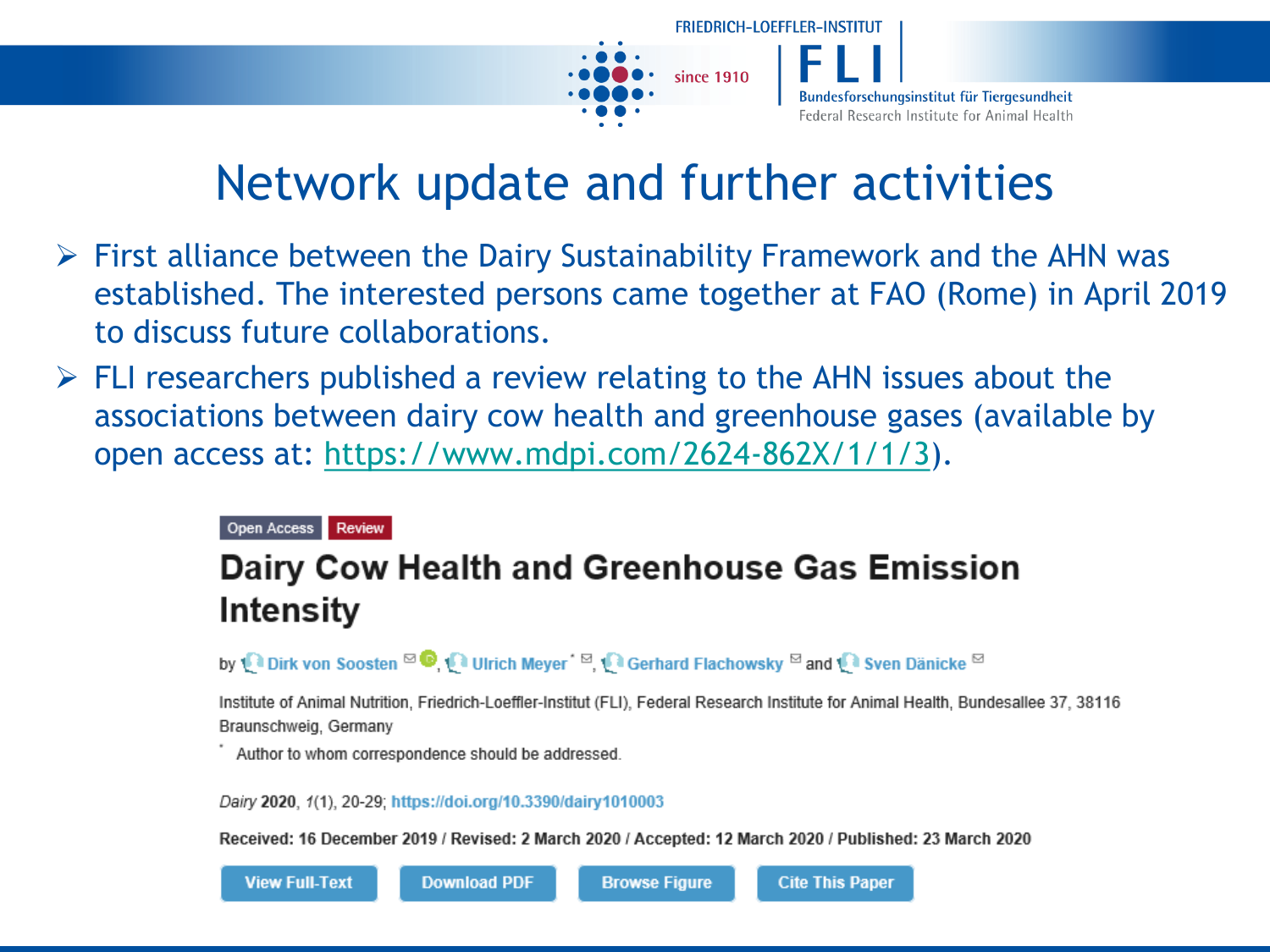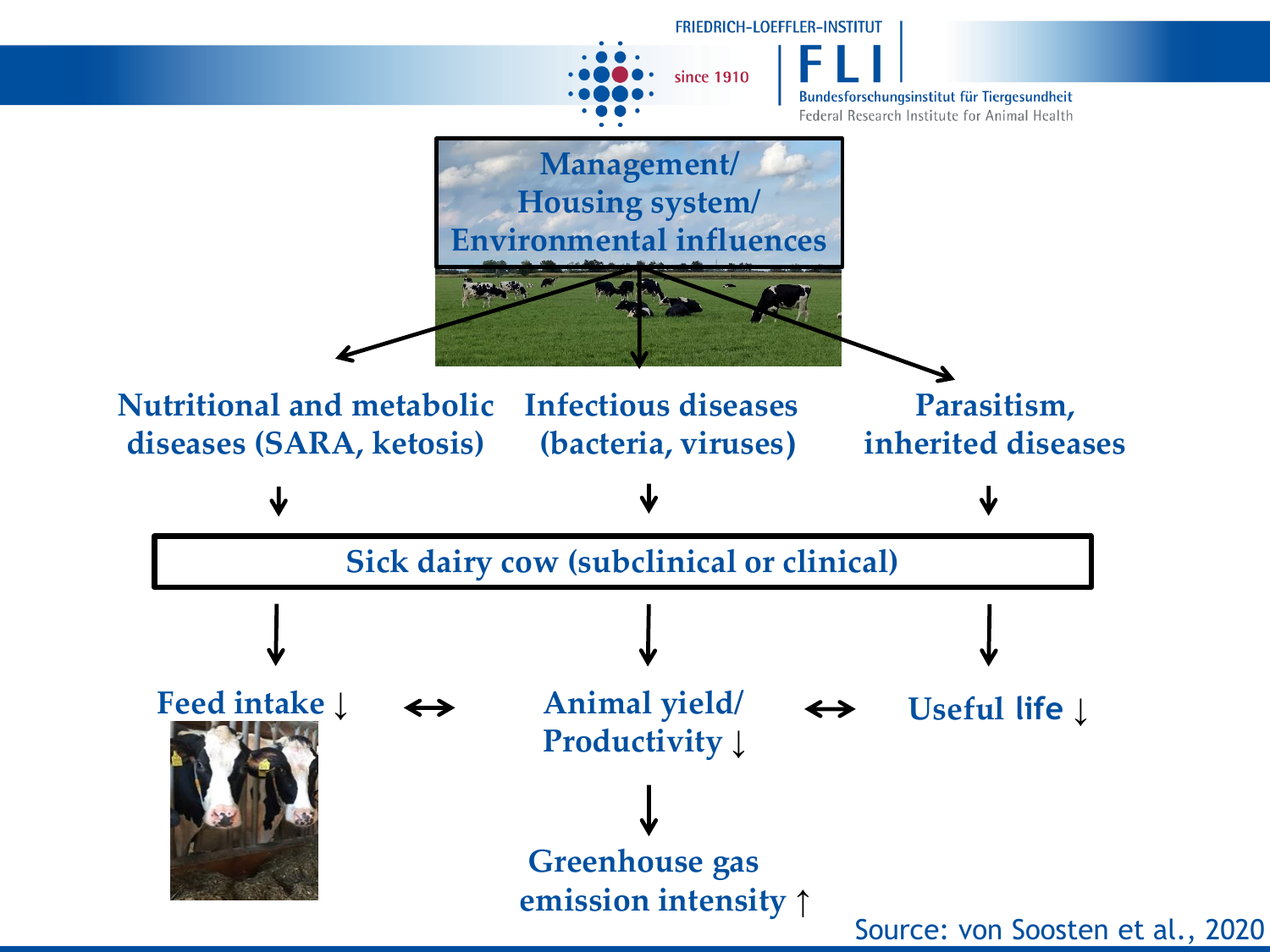

#### **Network members agree to start the preparation of a review**

Previous work of the network should be used as a start point:

| Cattle                 | Sheep                | <b>Both</b>                       |
|------------------------|----------------------|-----------------------------------|
| <b>Johne's Disease</b> | Sheep scab           | Liver fluke                       |
| <b>Leptospirosis</b>   | Foot rot             | <b>Gastrointestinal nematodes</b> |
| <b>IBR</b>             | Jaagsiekte           | Lungworm                          |
| <b>Mastitis</b>        | Chlamydia            |                                   |
| <b>Lameness</b>        | <b>Toxoplasmosis</b> |                                   |
| <b>Neosporosis</b>     |                      |                                   |

[Sources:](https://www.climatexchange.org.uk/media/2031/livestock_health_and_ghg.pdf)

[https://www.climatexchange.org.uk/media/2031/livestock\\_health\\_and\\_ghg.pdf](https://www.climatexchange.org.uk/media/2031/livestock_health_and_ghg.pdf) <https://www.sciencedirect.com/science/article/abs/pii/S001393511630319X>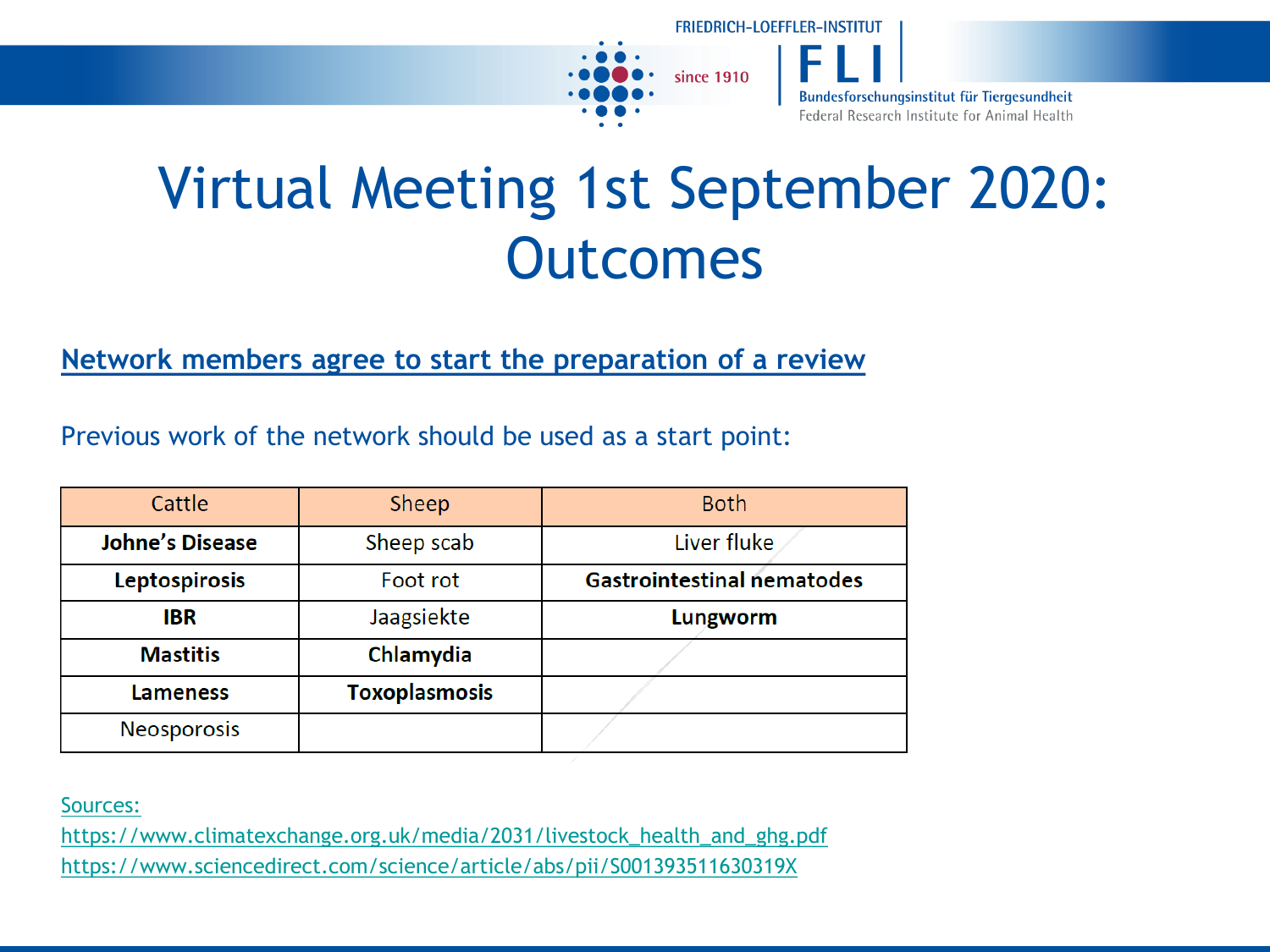

#### **Review:**

Objective:

- $\triangleright$  Identify most important diseases with an influence on GHG emission intensity
- $\triangleright$  List and compile a priority list of diseases

Further possible topics:

- $\triangleright$  Molecular diagnostics for earlier detection of subclinical diseases
- $\triangleright$  Transmission from animals to people  $\rightarrow$  zoonotic diseases
- $\triangleright$  Disease control through trade monitoring
- $\triangleright$  Co-benefits of healthy animals  $\rightarrow$  income
- ➢ Role of antibiotics in disease control

Global or regional scale?  $\rightarrow$  still needs to be discussed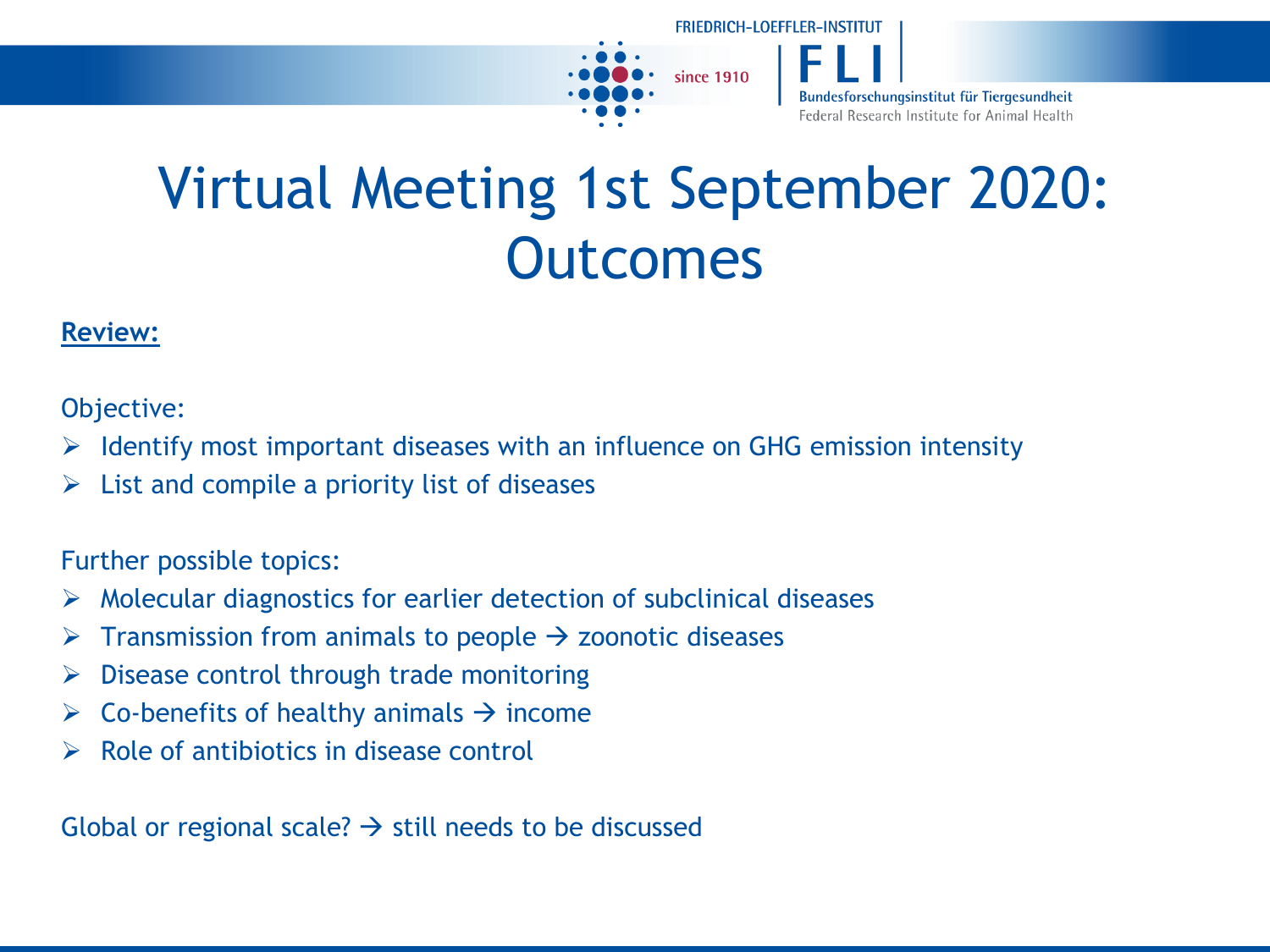

#### **Knowledge products**

Developing knowledge products on animal health and GHG mitigation for use in Southern Africa

Possible organizations involved:

- ➢ Global Research Alliance (GRA)
- ➢ Deutsche Gesellschaft für Internationale Zusammenarbeit (GIZ)
- Adaptation to Climate Change in Rural Areas in Southern Africa program [\(ACCRA\)](https://scanmail.trustwave.com/?c=4477&d=ibjW3_A1HzCwjVOjUcK6XQjqN3AX-XwxLdInKdhkrw&u=https%3a%2f%2feur02%2esafelinks%2eprotection%2eoutlook%2ecom%2f%3furl%3dhttps%253A%252F%252Fscanmail%2etrustwave%2ecom%252F%253Fc%253D4477%2526d%253D%5ffHP32VPRf%5fdrf9isnA4Qlt1od1SfChP2Qw0TBkFnw%2526u%253Dhttps%253A%25252f%25252feur02%2esafelinks%2eprotection%2eoutlook%2ecom%25252f%25253furl%25253dhttps%2525253A%2525252F%2525252Fwww%2eccardesa%2eorg%2525252Faccra%252526data%25253d02%2525257C01%2525257C%2525257C7dc3aea8551d412e3f6508d84e978f65%2525257Cd47b090e3f5a4ca084d09f89d269f175%2525257C0%2525257C0%2525257C637345760149354786%252526sdata%25253dySMR%2525252BU%2525252BKnX4pJJ%2525252BCCHP6KCQ7G7sRs9cp00Z46Hp8I%2525252Fk%2525253D%252526reserved%25253d0%26data%3d02%257C01%257C%257C3c61353709bd413dba0108d84f2b09af%257Cd47b090e3f5a4ca084d09f89d269f175%257C0%257C0%257C637346393804766500%26sdata%3d8n5GCiaMBgncyY6VfXrM374BI%252Fg2CTPLbmwAn%252F%252F1Zg4%253D%26reserved%3d0).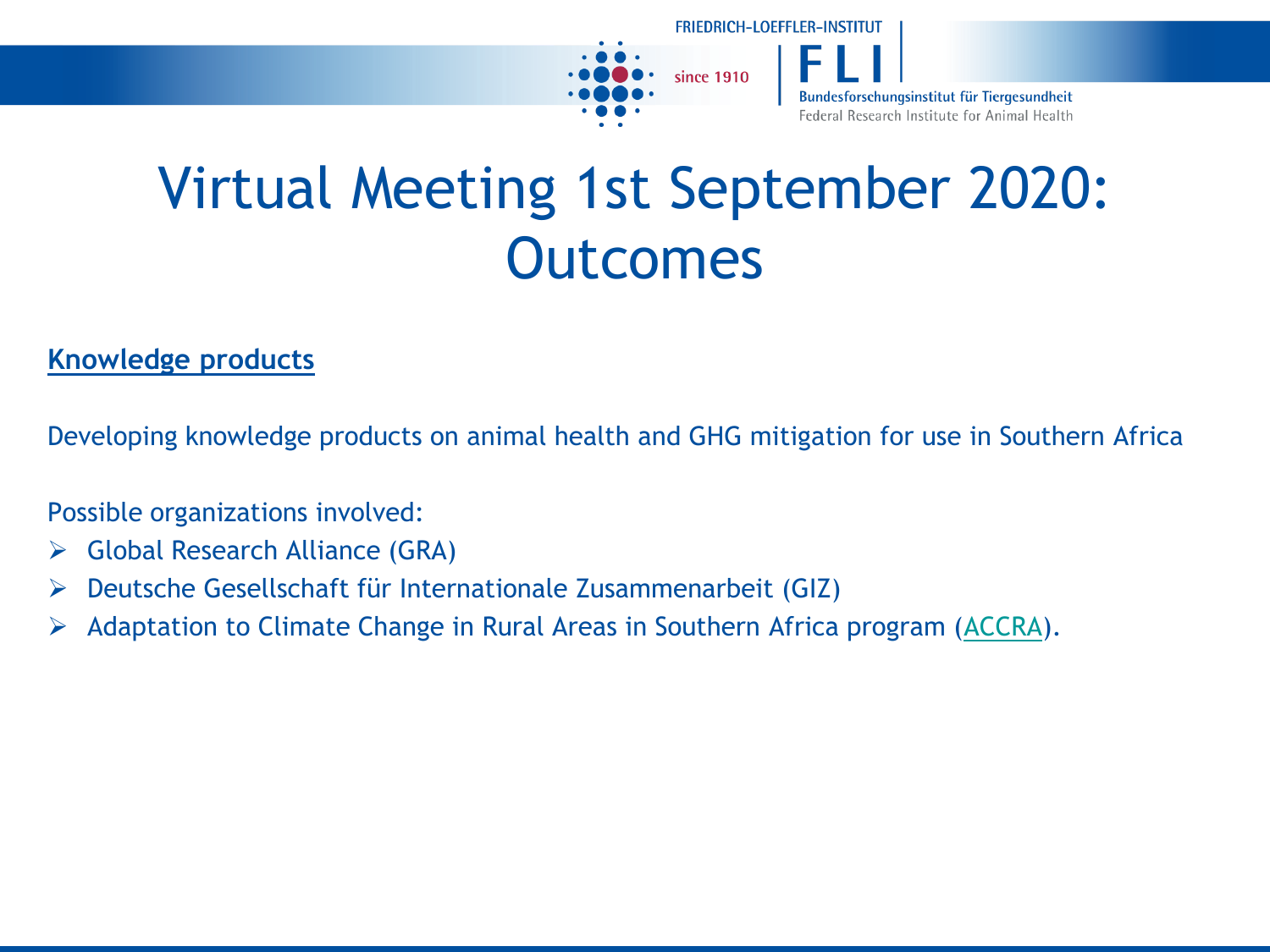

**Connections to other Networks**

Network members suggest to connect to other Networks

Within the GRA

➢ Feed and Nutrition Network

Outside GRA

- $\triangleright$  EU bovINE network, 17 partners, launched by Teagasc
- $\triangleright$  Live stock data for decisions Network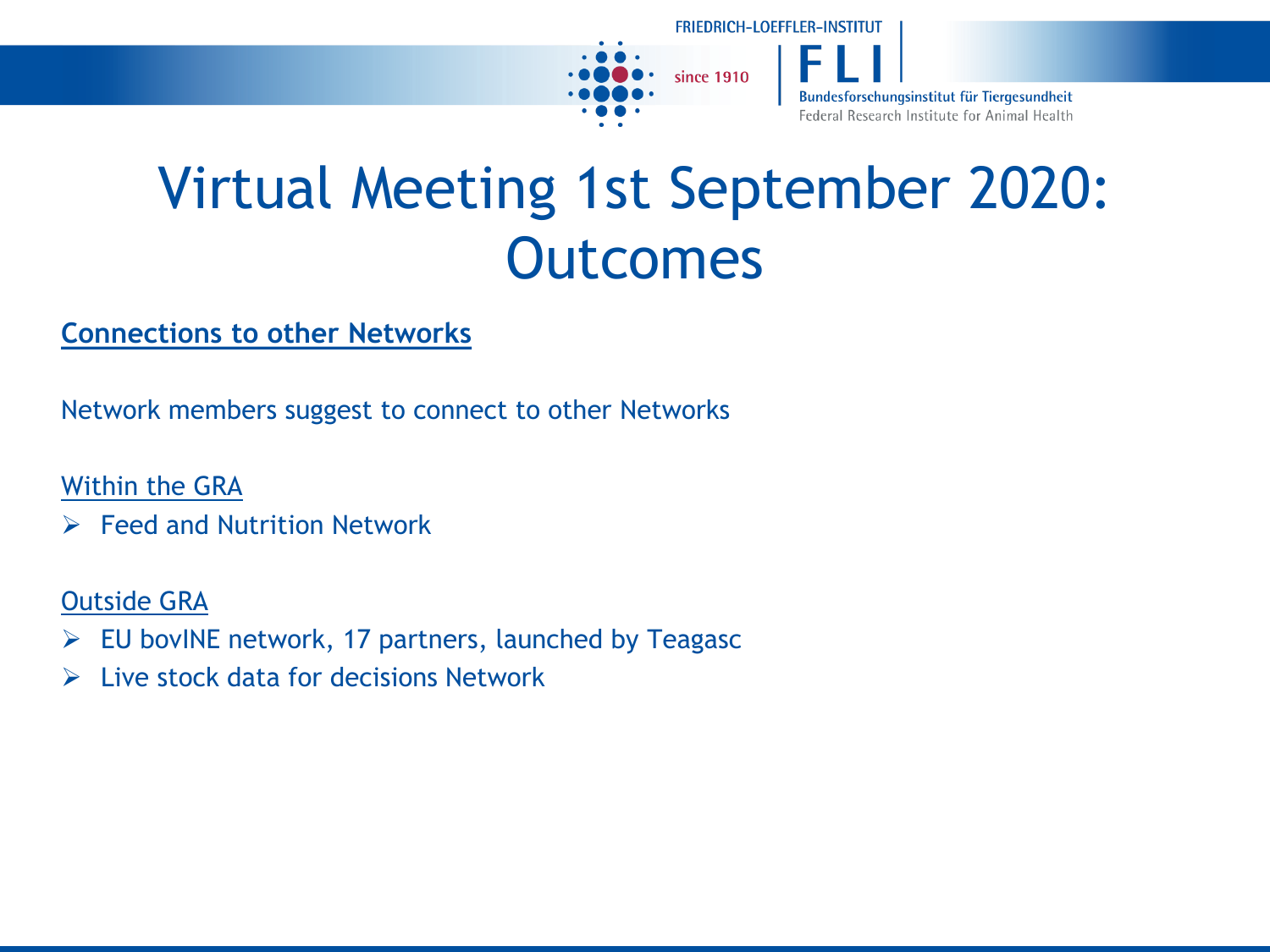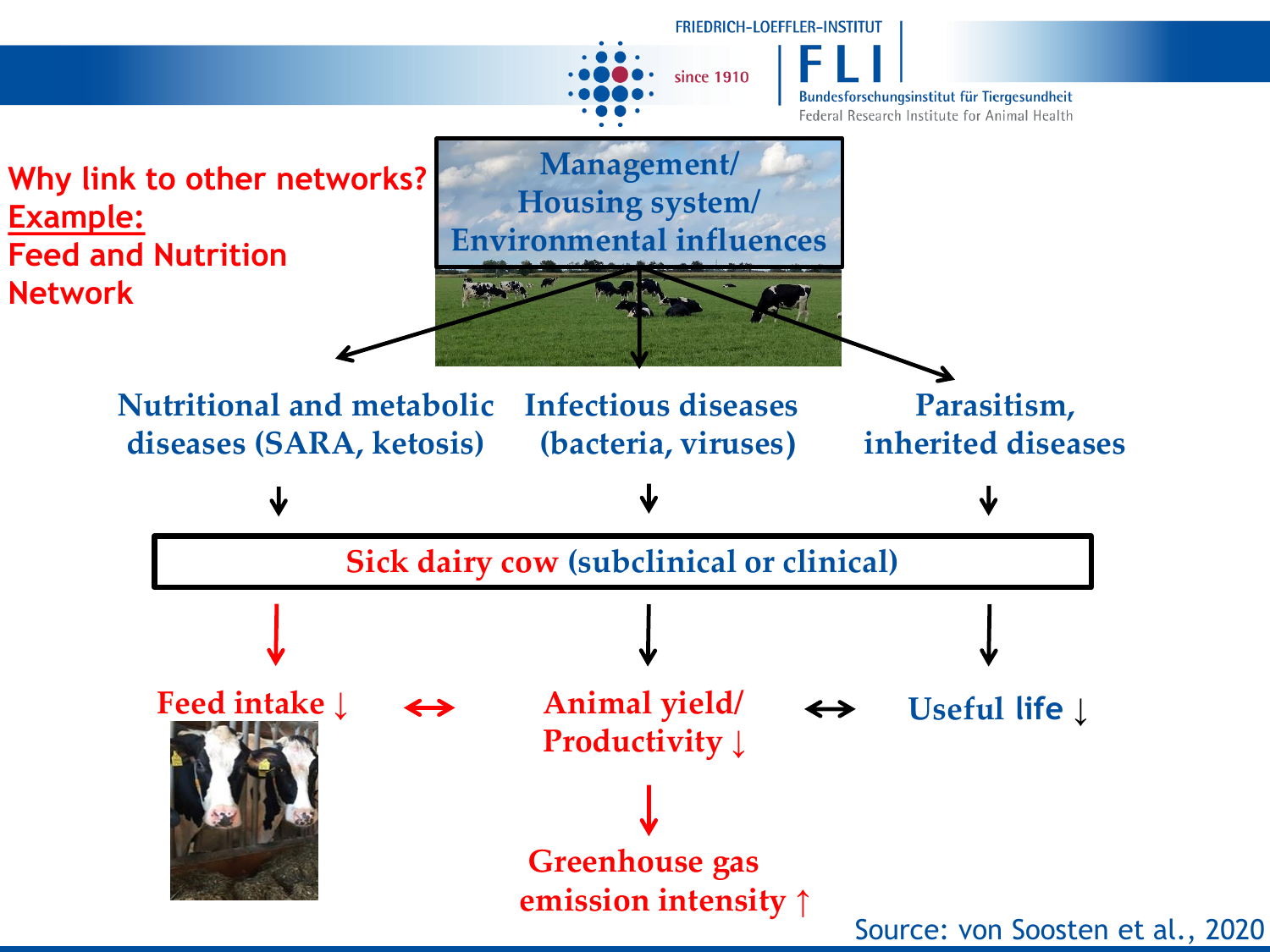

#### **Challenges for the Network**

- **Long term funding for the Network**
- **Secure funding for research projects on animal health and GHG emissions**
- **Enable more countries to be able to participate in Network activites**